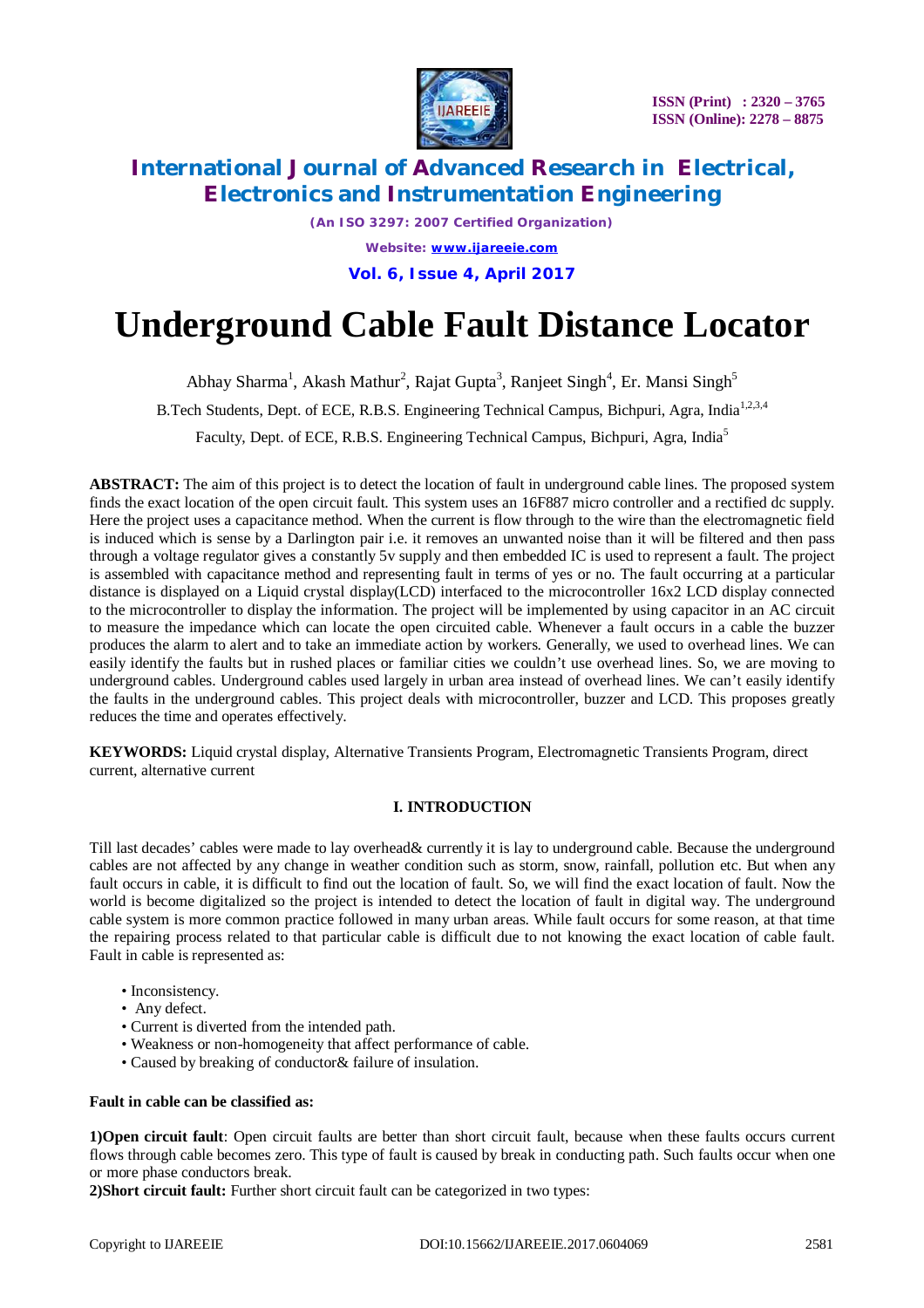

*(An ISO 3297: 2007 Certified Organization)*

*Website: [www.ijareeie.com](http://www.ijareeie.com)*

# **Vol. 6, Issue 4, April 2017**

**a) Symmetrical fault:** Three-phase fault is called symmetrical fault. In these all three phases are short circuit. **b) Unsymmetrical fault:** In this fault magnitude of current is not equal¬ displaced by 120 degrees.

### **II.RELATED WORK / LITERATURE REVIEW**

- (a) In this paper, a technique for identifying the phase with fault appearance in underground cable is presented. The Wavelet transform has been employed to extract high frequency components superimposed on fault signals simulated usingAlternative Transients Program(ATP)/Electromagnetic Transients Program(EMTP). The coefficients obtained from the Wavelet transform are used in constructing a decision algorithm. Various cases have been investigated so that the algorithm can be implemented. It is found that the proposed method can indicate the fault types with satisfactory accuracy. C. Apisit and A. Ngaopitakkul, Member, IAEN
- (b) This paper proposes an assistance tool to the pre-localization of the insulation defaults affecting electrical single-phase cables by using voltage and current measurements available in source substation. An equivalent network modeling defaults to the ground is analyzed by employing the distributed parameters approach. The per unit length values of these parameters are calculated according to the geometrical data of the cable. The specificity of this tool is the introduction of a resistance modeling sheath-ground insulation for the study of the various types of defaults to the ground (frank and resistive). Scenarios of default fault are applied to the underground cable 150 kV, connecting substations HTB of Tyna – Taparoura - Sidimansour in Sfax. A validation study is approved by the software SimulinkSimPowerSystems of MATLAB. THAMEUR ALOUI, FATHI BEN AMAR, NIZAR DERBEL, HSAN HADJ ABDALLAH National school of Engineering.
- (c) This paper proposes fault location model for underground power cable using microcontroller. The aim of this project is to determine the distance of underground cable fault from base station in kilometers. This project uses the simple concept of ohm's law. When any fault like short circuit occurs, voltage drop will vary depending on the length of fault in cable, since the current varies. A set of resistors are therefore used to represent the cable and a dc voltage is fed at one end and the fault is detected by detecting the change in voltage using a analog to voltage converter and a microcontroller is used to make the necessary calculations so that the fault distance is displayed on the LCD display. Dhekale P.M., Bhise S.S., Deokate N.R. Guide-Prof.Suryawanshi R.R. S.B.P.C.O.E.,Indapur Dept. Of Electrical Engineering
- (d) This paper introduces the heat transfer mechanisms in underground cable installations and analyzes the available solution methods of the diffusion equation. The heat sources and thermal resistances of the different layers of a cable installation are described. The basic concepts behind the Neher-McGrath method (IEEE) are discussed, along with its differences with the IEC standards for underground cable installations. The available commercial computer programs, designed to perform ampacity calculations are listed along with a description of the modeling capabilities of CYME's CYMCAP. Francisco de León CYME International T&D 1485 Roberval, Suite 104 St. Bruno, Quebec, Canada.
- (e) This paper presents the results of investigations into a new fault location technique based on a new modified cable model, in the EMTP software. The simulated data is then analysed using advanced signal processing technique based on wavelet analysis to extract useful information from signals and this is then applied to the artificial neural networks (ANNs) for locating ungrounded shunt faults in a practical underground distribution system. The paper concludes by comprehensively evaluation the performance of the technique developed in the case of ungrounded short circuit faults. The results indicate that the fault location technique has an acceptable accuracy under a whole variety of different systems a JamalMoshtagh

#### **III. FAULT LOCATION METHODS**

Fault location methods can be classified as:

**1)Online method:** This method utilize & process the sampled voltages& current to determine the fault points. Online method for underground cable are less than overhead lines.

**2)Offline method:** In this method, special instrument is used to test out service of cable in the field. There are two offline methods as following.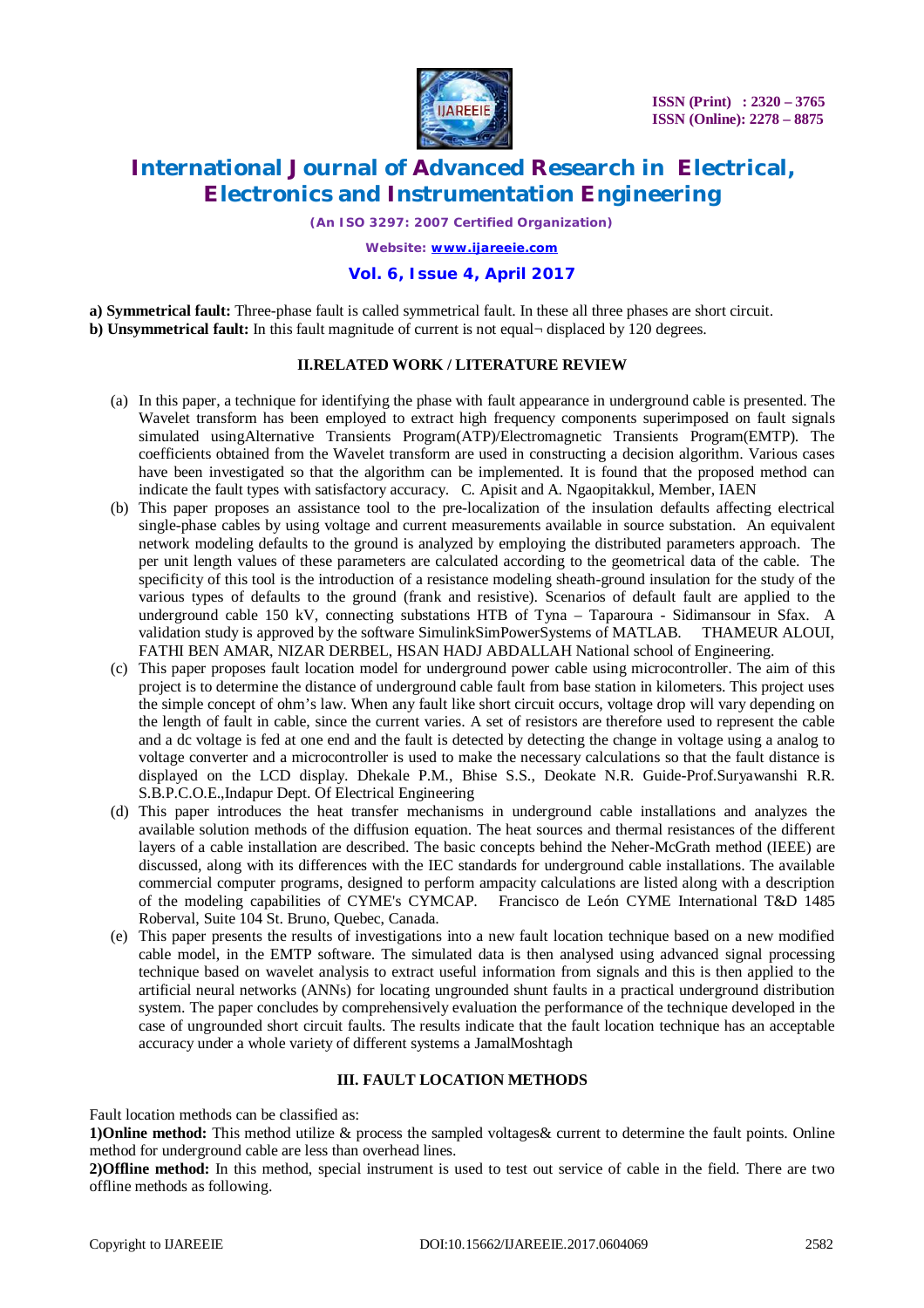

**ISSN (Print) : 2320 – 3765 ISSN (Online): 2278 – 8875**

# **International Journal of Advanced Research in Electrical, Electronics and Instrumentation Engineering**

*(An ISO 3297: 2007 Certified Organization)*

*Website: [www.ijareeie.com](http://www.ijareeie.com)*

# **Vol. 6, Issue 4, April 2017**

**1)Tracer method:** In this method fault point is detected by walking on the cable lines. Fault point is indicated from audible signal or electromagnetic signal. It is used to pinpoint fault location very accurately.

Example: 1) Tracing current method

2) Sheath coil method

**2)Terminal method:** It is a technique used to detect fault location of cable from one or both ends without tracing. This method uses to locate general area of fault, to expedite tracing on buried cable.

Example:1) Murray loop method

2)Impulse current method

### **IV. CIRCUIT DIAGRAM**

The circuit uses direct current(DC) supply of 12-volt dc supply that delivers pulsating DC which is then filtered by an electrolytic capacitor of about 470 micro Farad to 1000 micro Farad. The filtered dc being unregulated, IC LM 7805 is used to get 5-volt dc constant at its pin no 3 irrespective of input DC varying from 7 to 15 volts the input.

The project uses a capacitance method. When the current is flow through to the wire than the electromagnetic field is induced which is sense by a Darlington pair i.e. it removes an unwanted noise than it will be filtered and then pass through a voltage regulator gives a constantly 5v supply and then embedded IC is used to represent a fault. The project is assembled with capacitance method and representing fault in terms of yes or no. The fault occurring at a particular distance is displayed on a LCD interfaced to the microcontroller



#### **V. POWER SUPPLY**

The power supply circuit consists of step down transformer which is 230v step down to 12v.In this circuit 4diodes are used to form bridge rectifier which delivers pulsating dc voltage & then fed to capacitor filter the output voltage from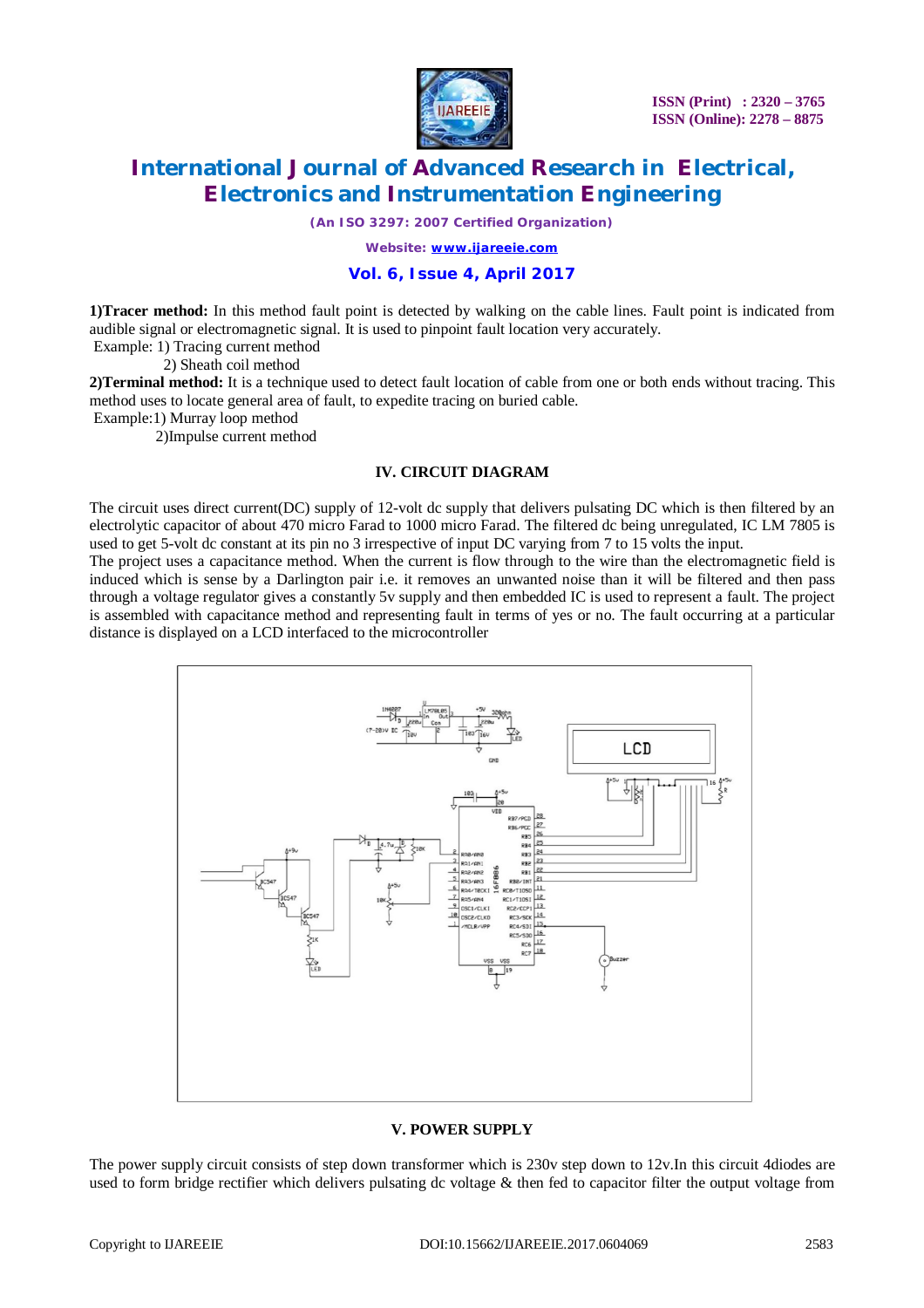

*(An ISO 3297: 2007 Certified Organization)*

*Website: [www.ijareeie.com](http://www.ijareeie.com)*

### **Vol. 6, Issue 4, April 2017**

rectifier is fed to filter to eliminate any alternative current (AC) components present even after rectification. The filtered DC voltage is given to regulator to produce 12v constant DC voltage.

### **VI. 16F887 MICROCONTROLLER**

- The PIC16F887 is one of the latest products from *Microchip*. It features all the components which modern microcontrollers normally have. For its low price, wide range of application, high quality and easy availability. It has 64kb external data memory **Operating frequency 0-20 MHz**
- **Precision internal oscillator**
	- Factory calibrated
	- Software selectable frequency range of 8MHz to 31KHz
- **Power supply voltage 2.0-5.5V**
	- Consumption: 220uA (2.0V, 4MHz), 11uA (2.0 V, 32 KHz) 50nA (stand-by mode)
- **Power-Saving Sleep Mode**
	- 64kb program memory & 256 internal data memory. It increases reliability. Hardware is less because single chip microcomputer. Smaller access time& space.

#### **VII. PROPOSED TECHNIQUE**

**EXISTING SYSTEM:** In A-frame method, a pulsed DC is injected into the faulty cable and earth terminal to locate the ground fault. The DC pulse will flow through the conductor and return via earth from the earth fault location back to the ground stake. The flow of pulsed DC through the ground will produce a small DC voltage. A sensitive voltmeter is used to measure the magnitude and direction of the DC voltage in segments of the earth along the cable route. Analyzing the results of the measuring voltage along the route, the location of the fault in the cable can be pinpointed. A Frame is an accurate method but it is not the fastest one. This method may face a problem if the return DC finds some easier path back to the earth stake of transmitter instead of returning through the ground. If the ground is sandy, paved which provides high resistance and consequently, less current flows through the ground. In that case, the voltmeter fails to measure the voltage and fault detection becomes complicated.

**PROPOSED SYSTEM:** A transmission line is a specialized cable design to carry alternating current of radio frequency. That is, current with a frequency high enough that their wave nature must be taken into account. This project is work on the principle of electric capacitance sensor which will be placed near the line to be detected and whenever there will be discontinuity that is if voltage will not be present in the wire it will automatically blink the led and indicate fault occurs in the LCD display.

### **ADVANTAGES:**

1) Less maintenance

- 2) It has higher efficiency
- 3) Less fault occurs in underground cable

4)Underground cable fault location model is applicable to all types of cable ranging from 1kv to 500kv&other types of cable fault

such as- open circuit fault, cable cuts, Resistive fault, Sheath faults, Water trees, Partial discharges.

5) Improved public safety.

#### **VIII. RESULT**

This device sense the electromagnetic field in the cable. When the device is near the cable carrying high current, this sense the signal and tells us that there is proper current flow in the cable. Now if open circuit fault occurs in the cable device shows no signal detection it means there is a fault occurs in the cable. Range of the device to detect the signal is not high but it can be increased.